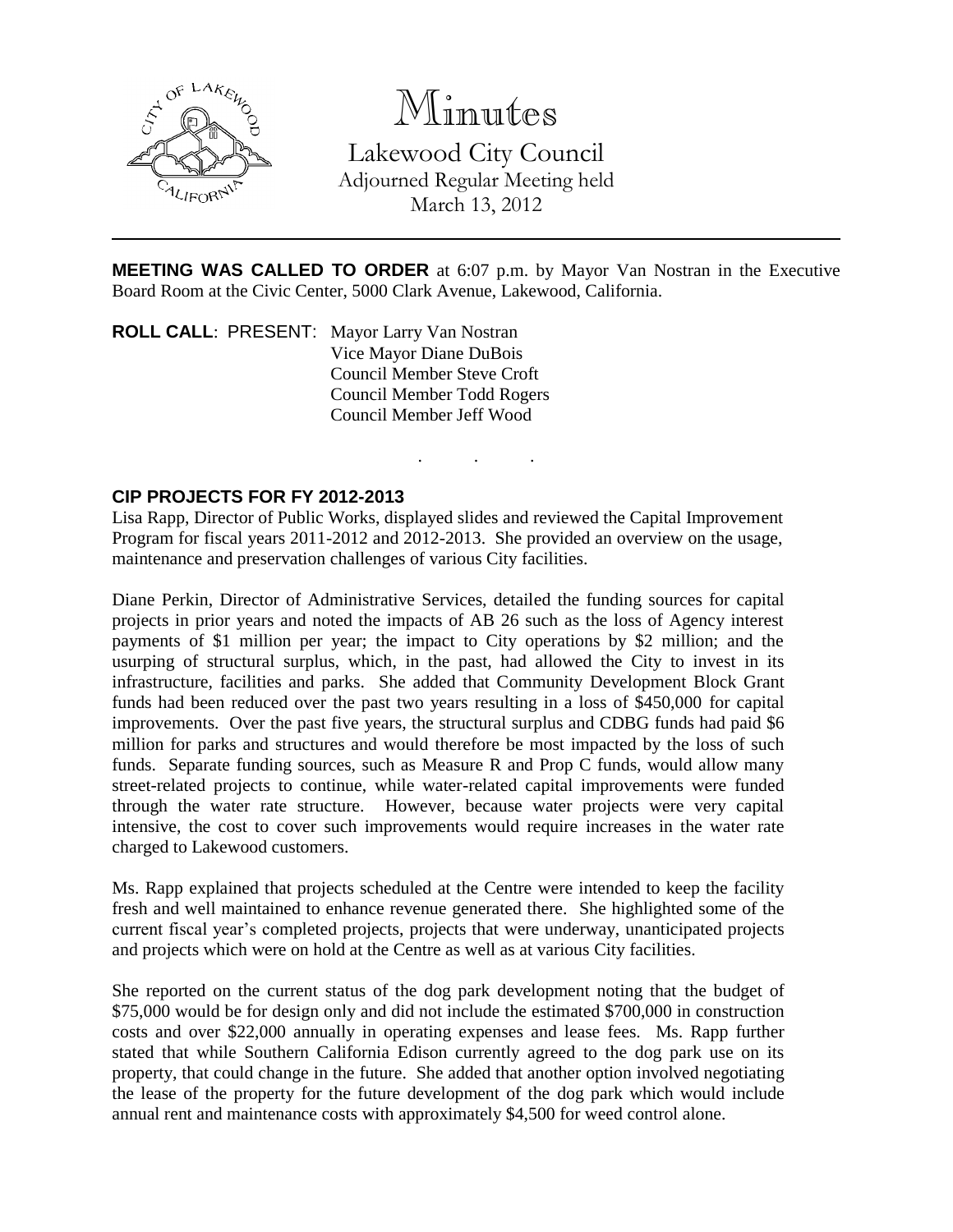City Council Minutes March 13, 2012 Page 2

### **CIP PROJECTS FOR FY 2012-2013** - Continued

While he noted being an advocate for the development of a dog park, Mayor Van Nostran proposed putting the project on hold due to the uncertainty of the financial impacts of the elimination of redevelopment. He expressed reluctance at such a large expenditure that could be spent elsewhere on maintenance and preservation types of projects.

Council Member Croft suggested exploring other options such as locking in an agreement with Edison, some type of co-operative arrangement or community funding citing that there were few opportunities to add to the City's inventory of recreational space and that it took some time for Edison to agree to a dog park use.

Council Member Wood stated that while he supported the concept of a dog park, given the current financial economy he was also in favor of deferring development after having heard from residents, even dog owners, that general fund monies should not be spent on such a project. He expressed interest in seeing a fee structure for park facility usage.

Ms. Rapp provided a brief history of the Mayfair Park pool illustrating the significant increases in costs for a new fiberglass liner each time it had been replaced. She indicated that despite having budgeted \$100,000 for a comprehensive study, the lack of funding for construction, which would include a new liner, ADA improvements and any other changes required to comply with current codes, was cause for hesitation to proceed.

Responding to Vice Mayor DuBois' inquiries, Lisa Litzinger, Director of Recreation and Community Services, stated that both pools had been operating at capacity and that closing one of the pools would have a significant impact to the swim classes and recreational uses. She further replied that with regard to obtaining financial assistance, there were no funds currently available for pools, which were specifically excluded under some Federal grants.

June Anderson, Senior Project Manager, responded to Mayor Van Nostran's question by itemizing some of the upgrades required to meet new codes such as the overflow gutter requiring a level lip, inadequate steps/risers, worn down pool deck surfaces, backwash piping, and tile work.

Council Member Rogers described the pool as a community jewel and acknowledged the necessity to complete the study in order to determine a long term strategy.

Council Member Croft concurred that it would be worthwhile to conduct the analysis to help set priorities and believed that appealing to the community for assistance would be valuable.

Ms. Rapp continued the presentation by enumerating some of the possible facility projects, public right-of-way projects and water system projects. She explained that preserving and maintaining the existing infrastructure had been their biggest responsibility and that due to very little grant funding being available and some being very limited in application, very few capital projects were proposed for the next fiscal year.